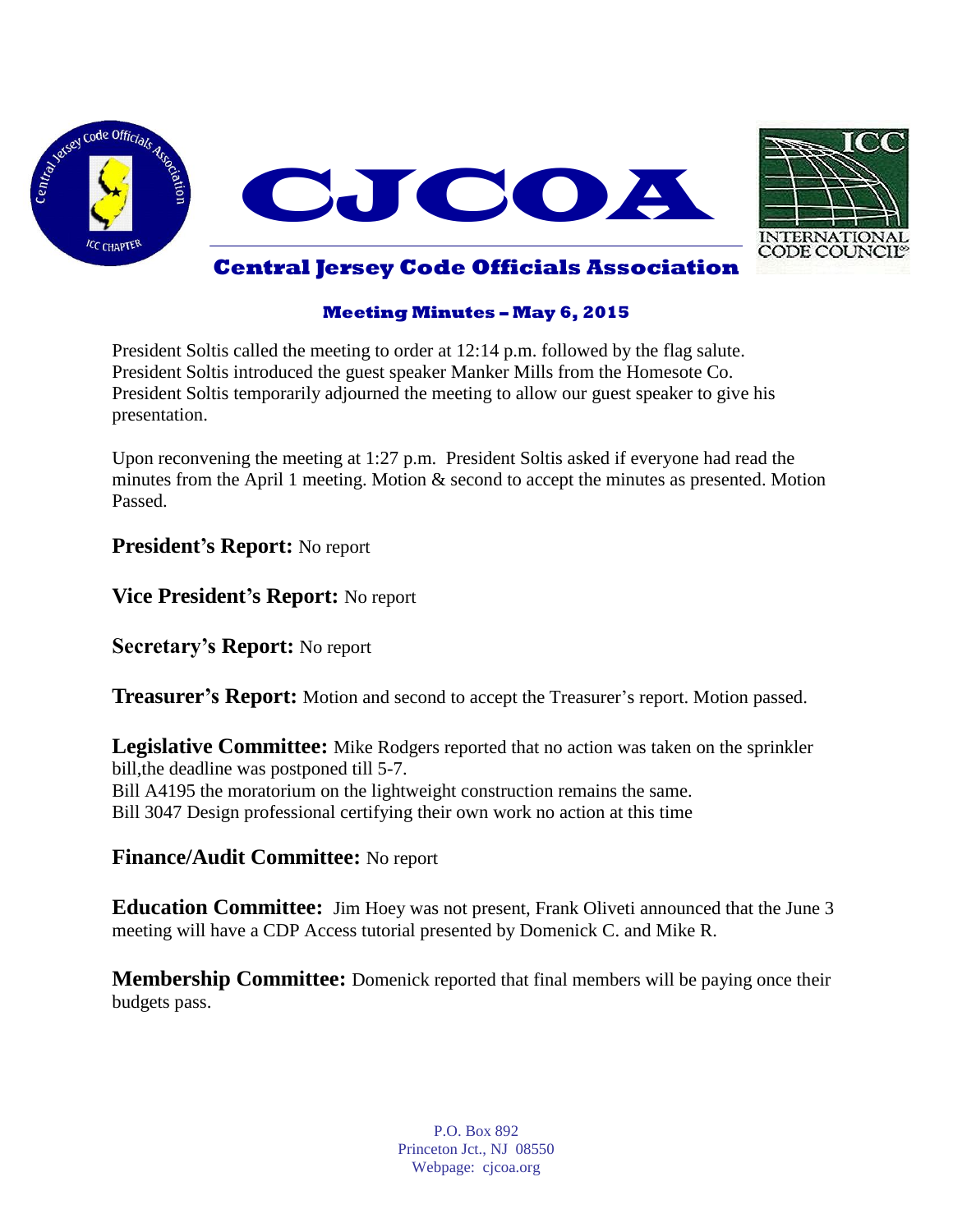## **By-Laws Committee**: Mike Rodgers announced 2 by-law changes.

- 1. Scholarship committee will consist of (3) regular members in good standing and the Scholarship committee will have the ability to issue "Merritt Awards".
- 2. The annual business meeting is corrected from being the first Wednesday in January and will now read "shall be held on a day to be determined in December." The required 30 day notice starts now and will be on the Website.

## **Historical Committee:** No report

## **Good & Welfare Committee:** Lonnie Baldino reported:

CJCOA sent a sympathy card to Susan Borek who's father passed away in early April. A thank you letter was sent from Mark Gara thanking CJCOA for the gift basket that was sent to his recovering daughter.

## **Public Relations Committee:** No report

#### **Code Change Committee:** Mike Rodgers reported:

The Building Subcode Committee will meet May 29 to discuss the rehabilitation subcode / Scope of responsibilities and the impact of the 2015 changes. The Plumbing Subcode committee meets May 15. Fire Prevention will have a change in the UFC. The exception will allow in a R@ 1 door and 1 window as an acceptable means to comply with a windowless story in a basement.

## **Nominating Committee:** No report

**Scholarship Committee:** Joe Makowsky presented the new Merritt Award. The Merritt Award will be presented to a High School Senior student who has shown a commitment to their community or their school.

**Website Committee:** Domenick Cardarelli reported website is up to date.

## **Golf Committee:**

Golf outing is May 13. At present we have 92 golfers registered, lots of vendor signs, and as always, any additional golfers, donations and door prizes are welcome.

# **Ad-Hoc**

- **Building Safety Week: STARTS TODAY !!!**
- **DCA/UCC:** No report

P.O. Box 892 Princeton Jct., NJ 08550 Webpage: cjcoa.org